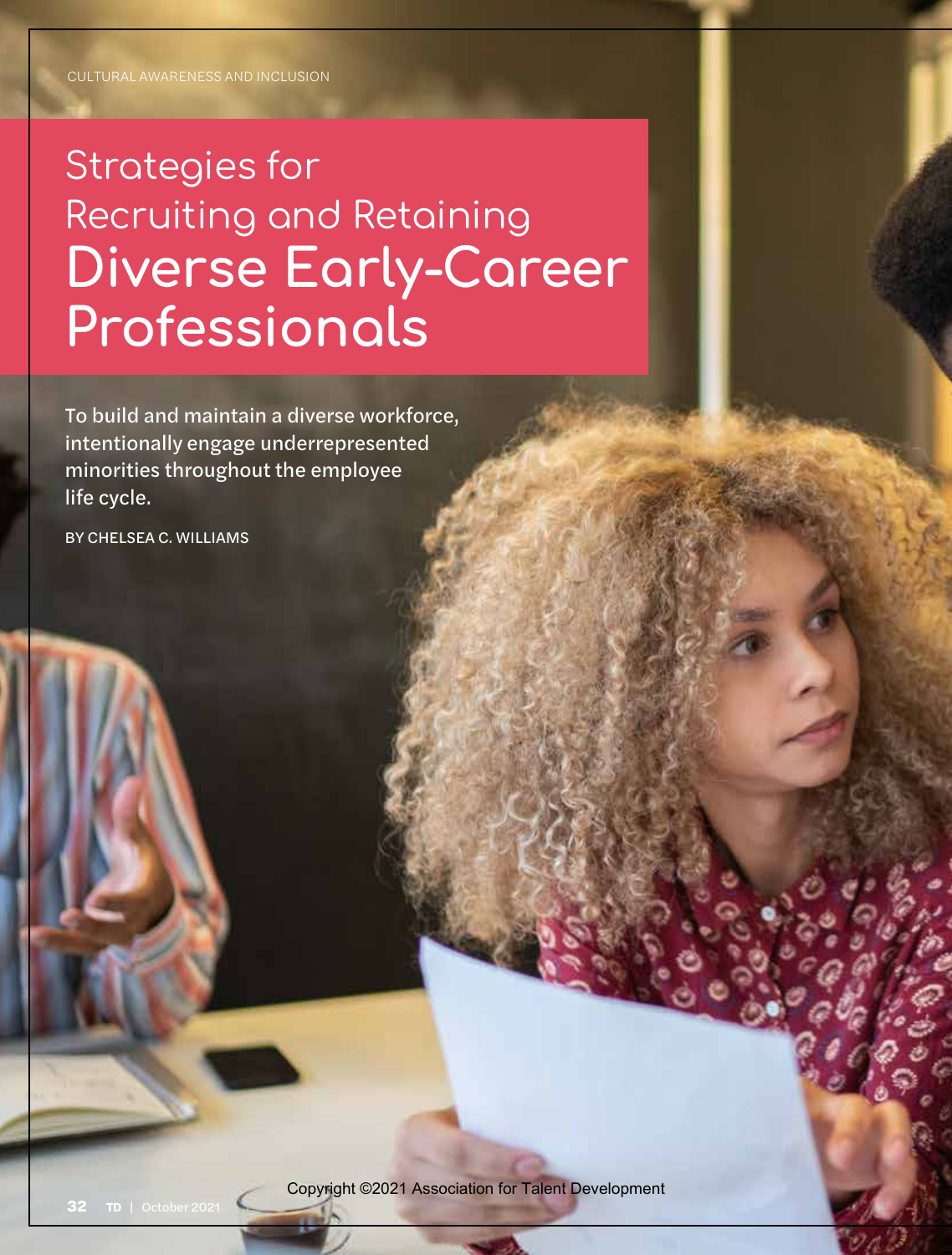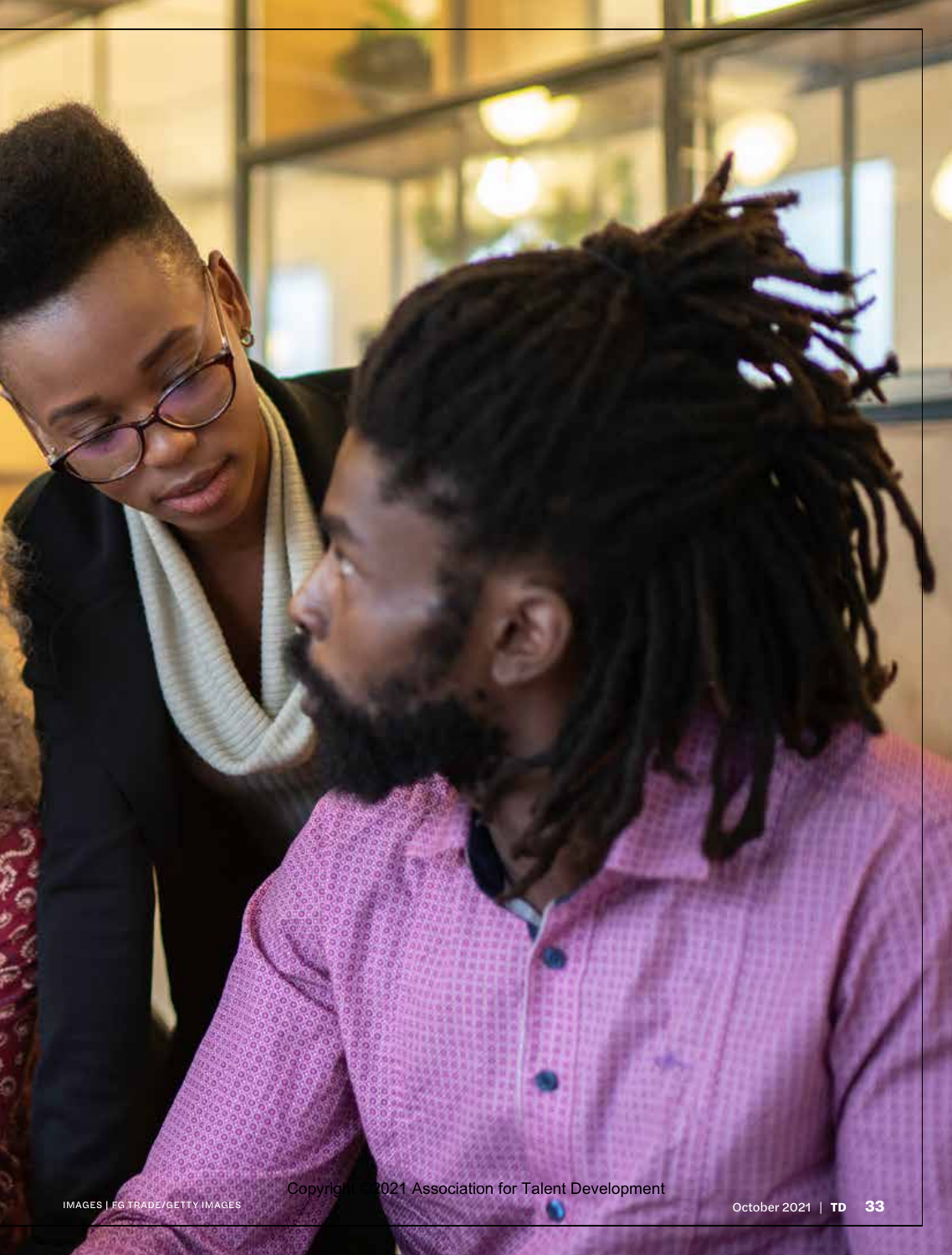

I n the US, Gen Z, the youngest talent within organizations today, represents more than one-quarter of the population and is the most racially diverse generation in the nation's history. Born after 1996, this emerging generation has charged employers to reimagine work—how, where, when, and why individuals work.

Washington State University's 2021 *Gen Z Spotlight Report* details the growing difference in Gen Z's employer preferences compared to other generations. Gen Z job seekers desire values-based employers, healthy work-life balance, and professional development and growth opportunities. Given those generational preferences and ideals, employers are now grappling with an essential question: How do we consciously attract, develop, and retain early-career talent with a focus on diversity, equity, and inclusion?

With a mission to provide the critical link between the development and retention of earlycareer professionals, College Code has advised dozens of organizations around the world eager to support the next generation of diverse professionals and build a competitive talent pipeline within their companies. As the founder and CEO of College Code, I have gained a bird's-eye view of the challenges and opportunities that exist in building a diverse talent pipeline for the future.

Employers must consciously cultivate this early-career talent pipeline as early as K–12 and incorporate evaluation metrics that assess outcomes and impact over time. For companies that may be considering early-career talent opportunities or that want to reimagine their current strategy or programming, the following practical steps will aid in achieving their goals.

#### **Help students build occupational identity**

*Occupational identity* is a sociological term that describes the degree to which a person's self-image is attached to their career. Because the term is rooted in sociology, it often connects with how individuals see themselves based on society's standards of success. As an example, racially diverse and genderdiverse students may be affected by societal standards around intelligence, appearance, and status to determine whether a career is feasible for them. Trusted adults, academic experiences, peers, and even the media all have a major influence on identity formation—and they play a powerful role in either reinforcing or undercutting stereotypes and socioeconomic divisions.

In some cases, students in their formative years may be interested in a particular job role or career, pursue it for some time, and then change course due to personal and societal and institutional barriers including:

- **Experiences of being an "only."** An only is an employee who represents the sole person from an identity group, such as the only Black worker, only woman, or only LGBTQA worker.
- **Bias and stereotypes.** This entails the tendency, inclination, or prejudice toward or against something or someone. Biases are often based on stereotypes rather than actual knowledge of an individual or circumstance.
- **Impostor feelings.** Impostor syndrome is characterized as a person's belief that they are inadequate and incompetent despite evidence that indicates the individual is skilled and quite successful.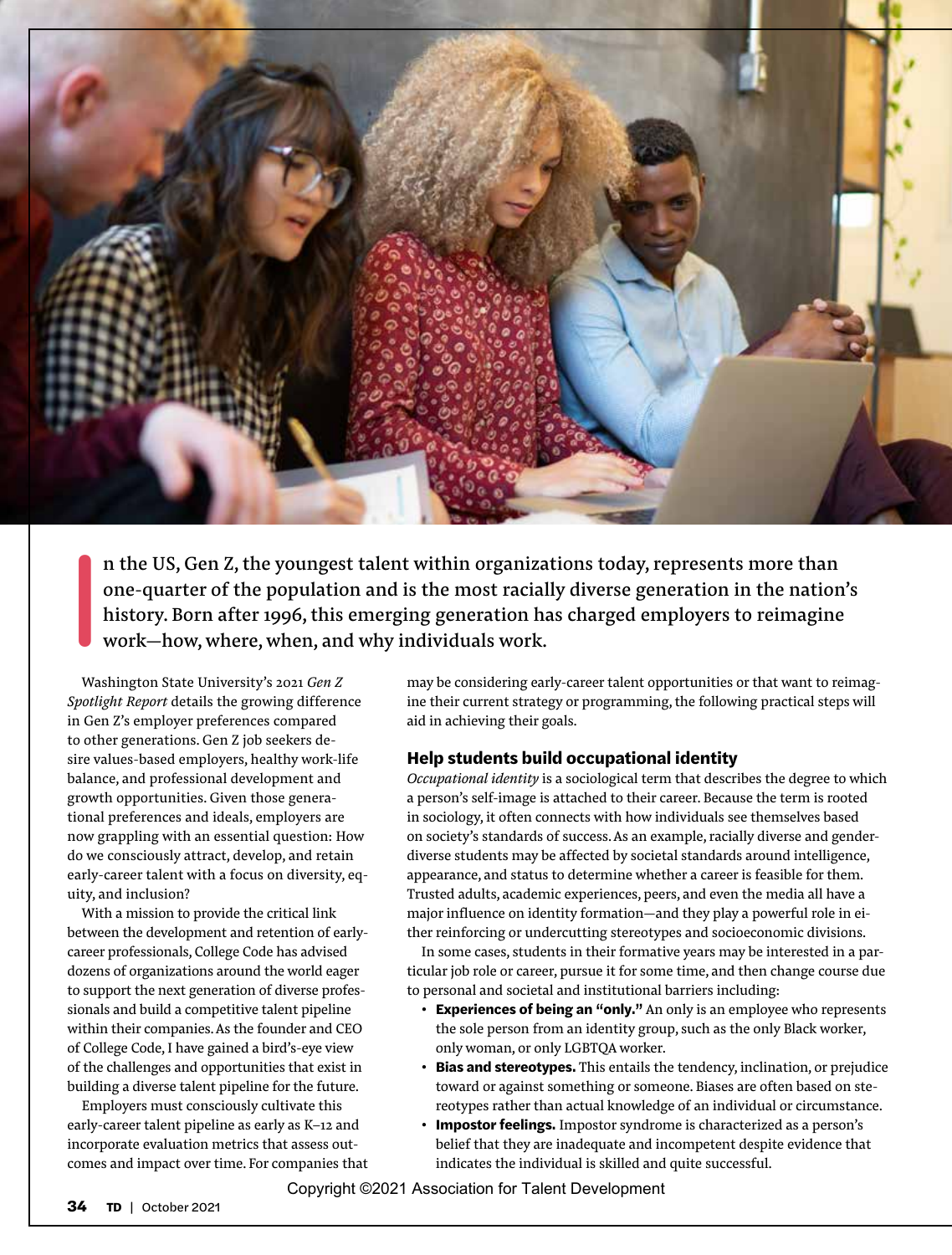• **Economic realities.** These pertain to financial access and roadblocks to learning and work.

Understanding the importance of occupational identity, particularly for underrepresented talent, is important for employers that want to broaden their talent pools and reach new communities. For employers in highly specialized industries or with significantly low populations of gender-diverse or racially diverse staff, seeking to build occupational identity and then supporting students in developing core skills can be pivotal in building a talent pipeline prepared for everevolving workplaces.

National nonprofit organizations such as Opportunity Network and COOP Careers are changing the game for historically underrepresented talent by providing the open door to opportunities that can change the course of individuals' careers and economic mobility—but it all starts with building occupational identity.

 "You can't be what you don't see." I vividly recall hearing those words from a Hampton University undergraduate student whom I met during the 2019 Forté Women of Color Undergraduate Leadership Program. She shared with me her challenge navigating an industry with

limited mentorship and lack of exposure to professionals in the space. "As a first-generation college student, I'm not quite sure how to break into the sector—what should I be doing?"

Employers that want to build a diverse talent pipeline must understand the breadth of student experiences and the growing disparities that exist within the US collegiate population. They also should understand that students begin developing networks in childhood through their parents and other significant adults (for example, teachers, coaches, and faith and community leaders). Those relationships, known as social capital, either propel student success or hinder success over time.

Therefore, employers must seek to support higher education institutions in building career-ready graduates through not only skill development but also access to opportunities that build social capital such as internships and mentorships. Employers have an opportunity to support career readiness through partnerships, advocacy, and philanthropic initiatives at a critical time when student career identities and preferences are being shaped. Here are other action steps to build occupational identity.

**Ensure your early-career talent strategy includes some element of industry or sector education and mentorship.** Consider opportunities to showcase "a day in the life" or sponsor competitions that support student skill development for your sector or industry. For example, Gucci Changemakers in partnership with the Thurgood Marshall College Fund seeks to empower

innovators and entrepreneurs attending historically Black colleges and universities to form a team and develop solutions to social, educational, and economic problems facing the communities surrounding their college or university. Participants pitch their ideas to a panel of expert judges who serve as informal mentors and coaches.

A focus and investment exclusively on recruitment with little thought around the environment needed to retain talent often hampers efforts.

Students build their social capital and networks engaging one another and the resources within their reach to make a difference.

**Connect your employees with community engagement opportunities, particularly those centered on education and workforce development.** Given the fact that earlycareer professionals describe social impact as an important value in a career, employees can leverage volunteering and junior board service as opportunities to foster collaboration, build understanding, and amplify leadership in up-and-coming talent.

In addition, if your company offers an internship program, consider dedicating one day to showcase the company's commitment to the community by hosting a group volunteer project, ideally with a partner organization. Doing so will show an element of your employer brand and values while also providing an opportunity for interns to connect with employees, their colleagues, and the community in a meaningful way.

**Audit your early-career programs (interns, graduates, etc.) to determine the demographic representation of the cohorts and then follow up with an analysis by job function.** Are emerging women and people of color in high-growth or client-focused roles or in back-office administrative or operational positions? Be mindful of those details, and where possible consider more-robust, centered campus outreach earlier in the application process.

**Lean into mentorship.** Seek out opportunities for staff to mentor young talent. Train the mentors on best practice mentor relationships. To be most effective, mentors should have a desire to grow in their awareness and understanding of DEI.

#### **Commit to foster an environment of belonging**

Inclusive spaces don't just happen—with intention, companies create them. Many organizations spend significant efforts on recruitment, particularly when it comes to early-career recruitment. That's because such employers see an opportunity to help shape emerging professionals and diversify their population from the junior levels, which tends to be easier to do than with more-experienced hires.

Unfortunately, a focus and investment exclusively on recruitment with little thought around the environment needed to retain tal-

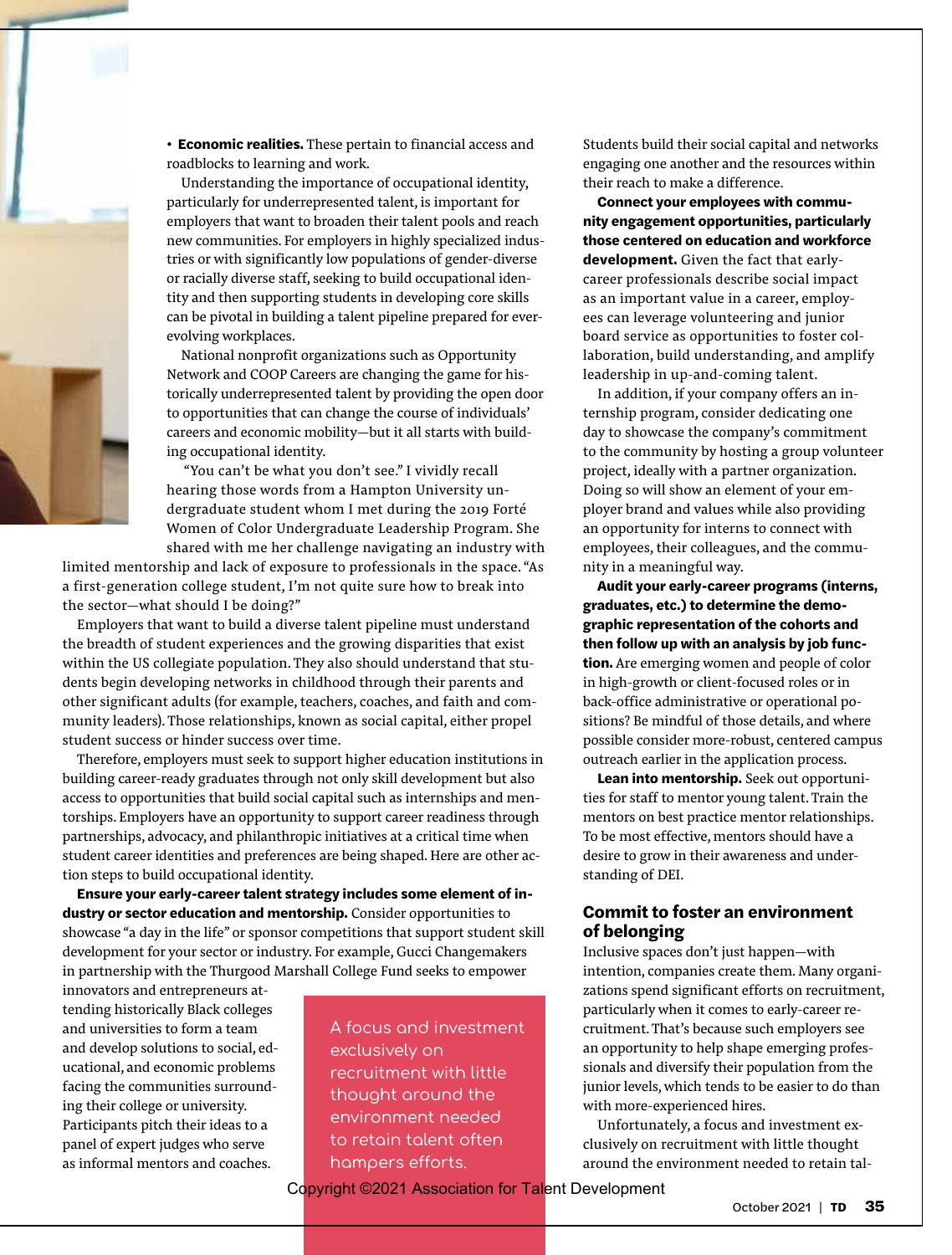ent often hampers efforts long term. Given differential generational preferences, the reality of COVID-19, and heightened conversations around racial and social justice, fostering belonging becomes critical for any organization that wants to truly live out DEI. According to Culture Amp's *6 Ways to Foster Belonging in the Workplace,* belonging is "the feeling of security and support when there is a sense of acceptance, inclusion, and identity for a member of a certain group or place."

For early-career talent who in many ways are still shaping their futures and determining their next move, belonging becomes important in providing a sense of community. For most, particularly those who choose the college route, community is naturally part of the collegiate experience through activities such as athletics, sorority and fraternity life, industry-related clubs, and civic clubs.

To foster a sense of belonging for young professionals, employers should take inclusive and equitable actions through the talent sourcing, selection, and development stages. That includes ensuring factors such as inclusive language and communication; equitable pay (gender and race); robust training and development; culturally competent managers; and affinity spaces that value, celebrate, and advance opportunities for diverse communities.

Research from BetterUp's *The Value of Belonging at Work* study reveals that employees with a strong sense of belonging report a 56 percent higher level of overall job performance. If your organization has an established earlycareer talent strategy, it is important to first ensure the intention of that strategy and programming are clear to all stakeholders.

The strategy and programming ideally should support broader organizational key performance indicators around people and culture. KPIs that promote inclusion and belonging include:

- Number of internal resource groups and affinity groups and their overall level of satisfaction
- Retention figures (length of service)
- Employee satisfaction survey results (category of inclusion and belonging)
- Increase in referrals (particularly from underrepresented populations)

It is also critical for employers to know how early-career professionals experience the organization. Look to incorporate a continuous process of collecting employee feedback

through pulse surveys, focus groups, and interviews such as exit, stay (retention), and end-of-program surveys that seek to gather information on employees' experiences—the good, bad, and ugly. These are some topics to address in an employee pulse survey:

- Value for unique identity and experiences
- Manager-employee relationship
- Access to resources and training
- Support around career growth
- Satisfaction around reward (compensation)
- Clarity around how to advance and get promoted
- Perception of employer's commitment to DEI
- Perception of actions taken against the communicated goals

Collecting such feedback, communicating highlights back to employees, and then setting short- and long-term actionable steps becomes an essential step in building an employer brand that early-career talent find attractive and that they would recommend to a friend or peer.

#### **Place values at the center**

The 2021 *Gen Z Spotlight Report* found that 83 percent of Gen Z workers want to work for an organization where they can make a positive impact on the world, while 75 percent said they prioritized a workplace that values a healthy work-life balance.

During a focus group our team held, students shared how they sought employers who lead with values at the center addressing causes including sustainability, climate change, social justice, and wellness. Gen Z values authenticity and views it as a key factor in making initial decisions about joining an organization.

To center values in their early-career talent strategy, employers should consider the following actions.

**Stand for something.** In the talent attraction, sourcing, and selection stages, clearly and consistently articulate what the company stands for. Where possible, center employee voice and ensure underrepresented employees are also sharing their experiences. Such acts build on an employer's brand.

**Audit the sourcing life cycle.** Ensure all job descriptions, interview questions, interview evaluations, and interview panels center values and assess whether young professionals demonstrate those values. That will also show emerging talent that the values matter to the employer.

**Reward behaviors that embody values.** The early-career talent process should include opportunities to evaluate on the basis of culture and DEI. Ensure that future talent will be culture-additive, meaning they embrace values and live them out in their daily work and interactions. They also bring unique perspectives and experiences adding to the fabric of the organization.

#### **Remix it: Talent development for emerging professionals**

According to career resources site Zippia, Gen Z workers will leave a job sooner if there is a lack of advancement opportunities. For a generation of self-starters who seek out learning opportunities on their own, early-career professionals want to be challenged and want a guarantee that they'll be able to find success at organizations—on their own terms.

Given that the traditional career ladder is becoming a relic of the past, young talent seek opportunities where they can broaden their skill sets and be more entrepreneurial in their roles. To attract Gen Z workers, employers must demonstrate how they support a more fluid job structure.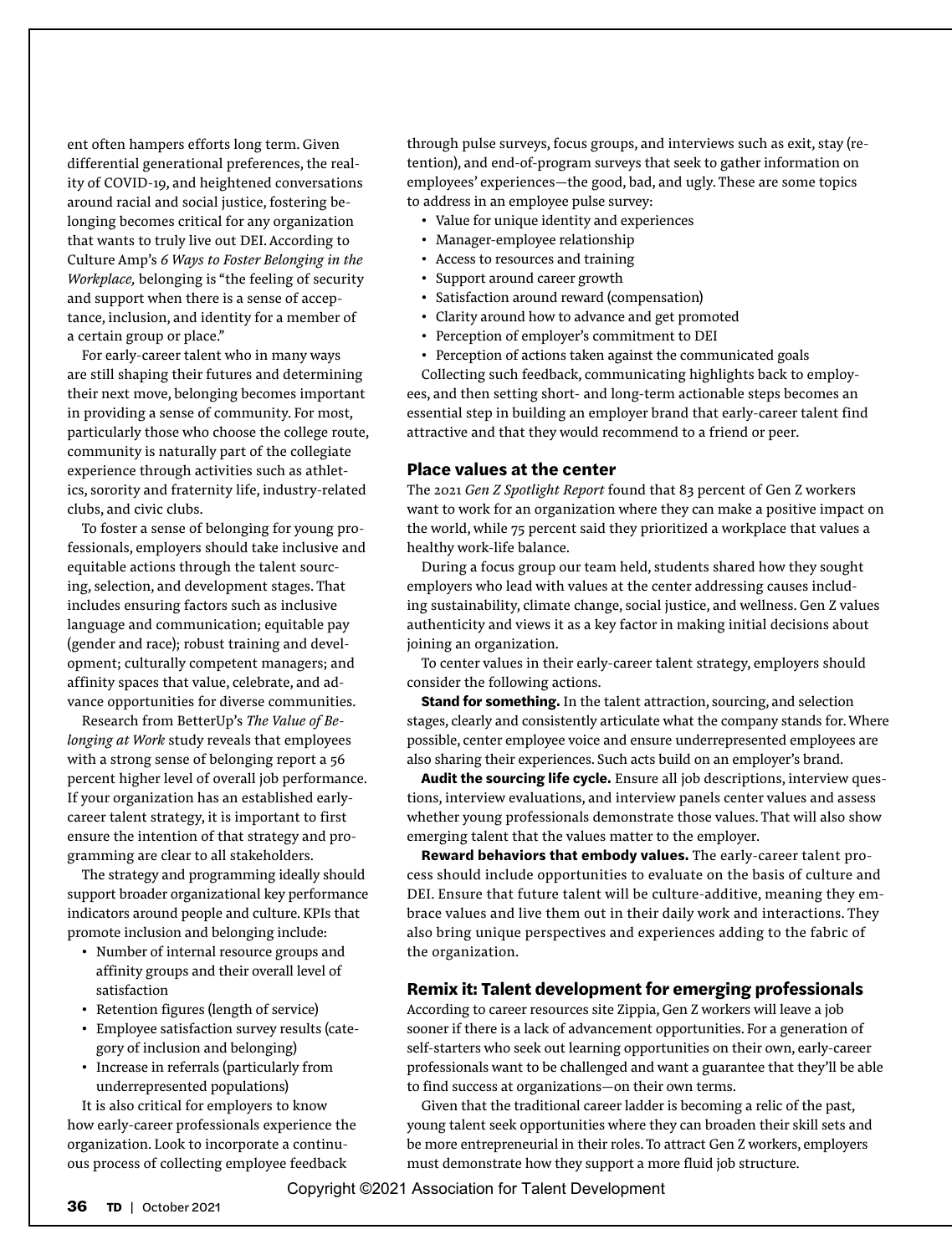**Offer rotational experiences.** The *Psychology Today* article "9 Things Gen Z Employees Want Post-Pandemic" reveals that 97 percent of Gen Zers prefer to have job opportunities outside of what they were originally hired for. Offer early-career workers an opportunity to build and demonstrate their skills in various capacities such as rotational or job-share experiences. As an example, GE, Allstate, and Goldman Sachs are well known for their rotational programs and have consistently been rated as employers of choice for early-career talent.

**Center microlearning.** Provide short, modified bits of information that users can easily access. Even though Gen Z talent grew up with smartphones, they still prefer in-person engagements. Consider hybrid learning opportunities, and offer diverse experiences for employees to learn new things through tutorials, quick guides, resource libraries, and virtual reality games.

**Celebrate intrapreneurships.** *Harvard Business Review* defines these as individuals acting like innovative entrepreneurs but within the ecosystem of a larger, more traditional organization. Employers must seek to create a culture where early-career talent can bring their entrepreneurial thinking and capabilities to fruition. That may be through organizational innovation competitions or through employee resource groups.

**Reverse mentorships.** Build a strong multigenerational organization using this approach. Reverse mentoring pairs younger employees with executive team members to serve as mentors to the more senior workers on

various strategic and culturally relevant topics. Some of the benefits of reverse mentorship include driving retention, promoting culture and belonging, fueling innovation and technology proficiency, and advancing diversity. The key to reverse mentorships comes down to conscious pairing, clear communications and guardrails, and providing tools for success (such as training and development, an initiative lead, and a formal kickoff program).

#### **Build the pipeline**

Now is an exciting time for organizations that want to truly stand out among the pack. They have an opportunity to reconsider possibilities and implement fresh policies, programs, and practices that will ultimately build human capital and propel business opportunity.

**Chelsea C. Williams** is founder and CEO of College Code; chelseawilliams@college codellc.com.